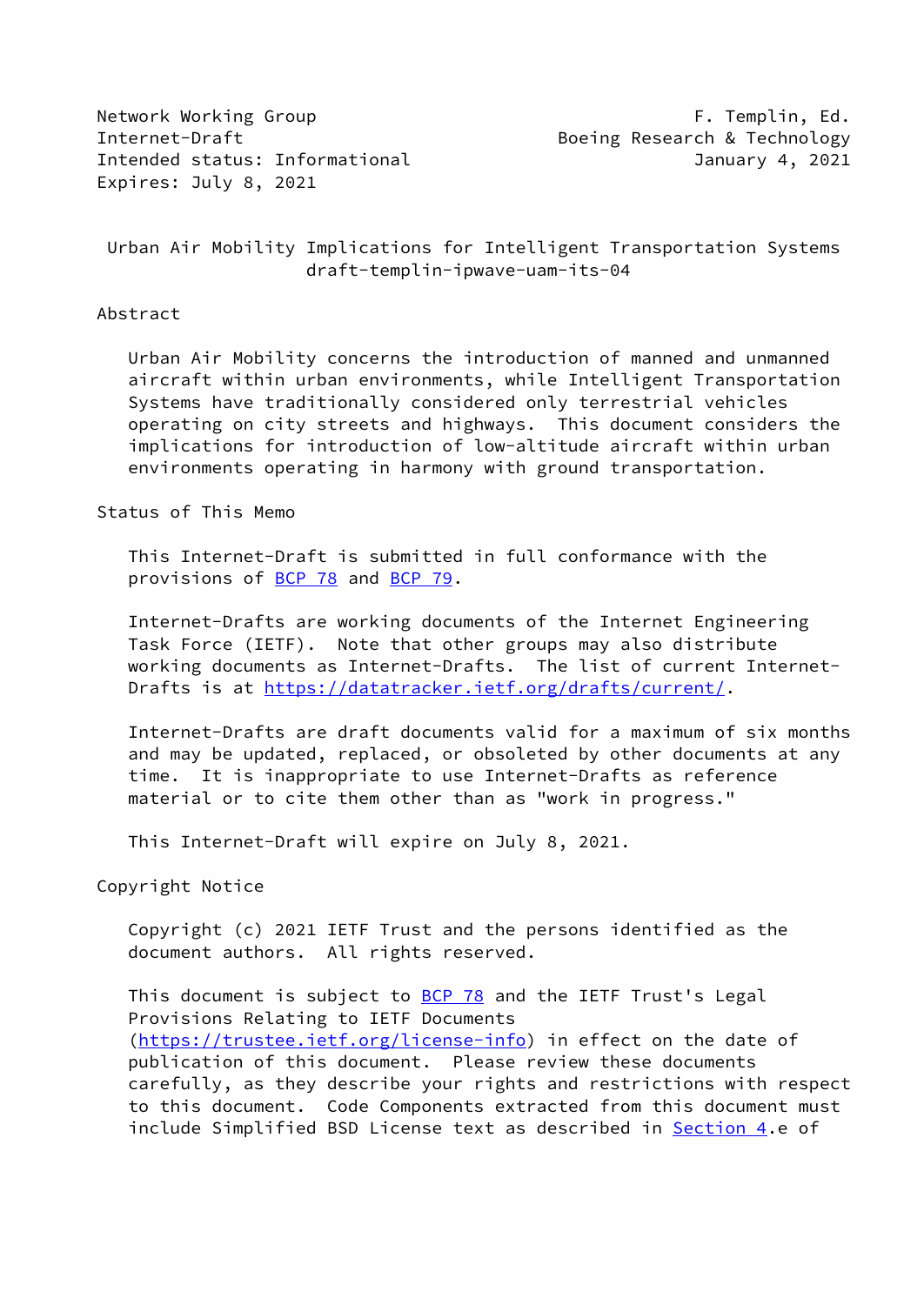## <span id="page-1-1"></span>Internet-Draft UAM / ITS January 2021

 the Trust Legal Provisions and are provided without warranty as described in the Simplified BSD License.

Table of Contents

|    |                                                | $\overline{2}$          |
|----|------------------------------------------------|-------------------------|
| 2. |                                                | $\overline{\mathbf{3}}$ |
| 3. |                                                | $\overline{\mathbf{3}}$ |
| 4. | The Overlay Multilink Network (OMNI) Interface | $\overline{\mathbf{3}}$ |
| 5. |                                                | $\overline{4}$          |
| 6. |                                                | $\overline{4}$          |
|    |                                                | $\overline{4}$          |
| 8. |                                                | $\overline{4}$          |
|    |                                                | $\frac{4}{1}$           |
|    | 9.1. Normative References                      | $\overline{4}$          |
|    | 9.2. Informative References                    | $\overline{5}$          |
|    |                                                | $\overline{5}$          |
|    |                                                |                         |
|    |                                                |                         |

### <span id="page-1-0"></span>[1](#page-1-0). Introduction

 Urban Air Mobility (UAM) concerns the introduction of manned and unmanned aircraft within urban environments. Autonomy will play a pivotal role in the acceptance of low-altitude operations for aerial vehicles operating in harmony with traditional ground transportation and pedestrian traffic. The UAM vision therefore builds on evolving works on Unmanned Air Systems (UAS), including the NASA UAS Traffic Management (UTM) service model [\[UTM](#page-5-1)].

 Use cases for autonomous aircraft in the UAM vision are endless, and include personal air vehicles, flying taxis, parcel delivery, law enforcement and countless others. Major industry leaders such as Airbus [\[AIRBUS](#page-4-4)] and Boeing [[BOEING](#page-4-5)] have accordingly begun to articulate their UAM strategies. Programs such as Uber Elevate [\[UBER](#page-5-2)] anticipate deployment as early as within the next 2-5 years.

With the advent of the UAM vision and its related initiatives, questions arise as to how the new model will be harmonized with the existing terrestrial mobility environment. Directions for modernizing terrestrial mobility are emerging in programs such as the US Department of Transportation's Intelligent Transportation Systems [\[ITS](#page-5-3)] and anticipate an increasing role for Vehicle to Vehicle (V2V) and Vehicle to Infrastructure (V2I) communications. The IETF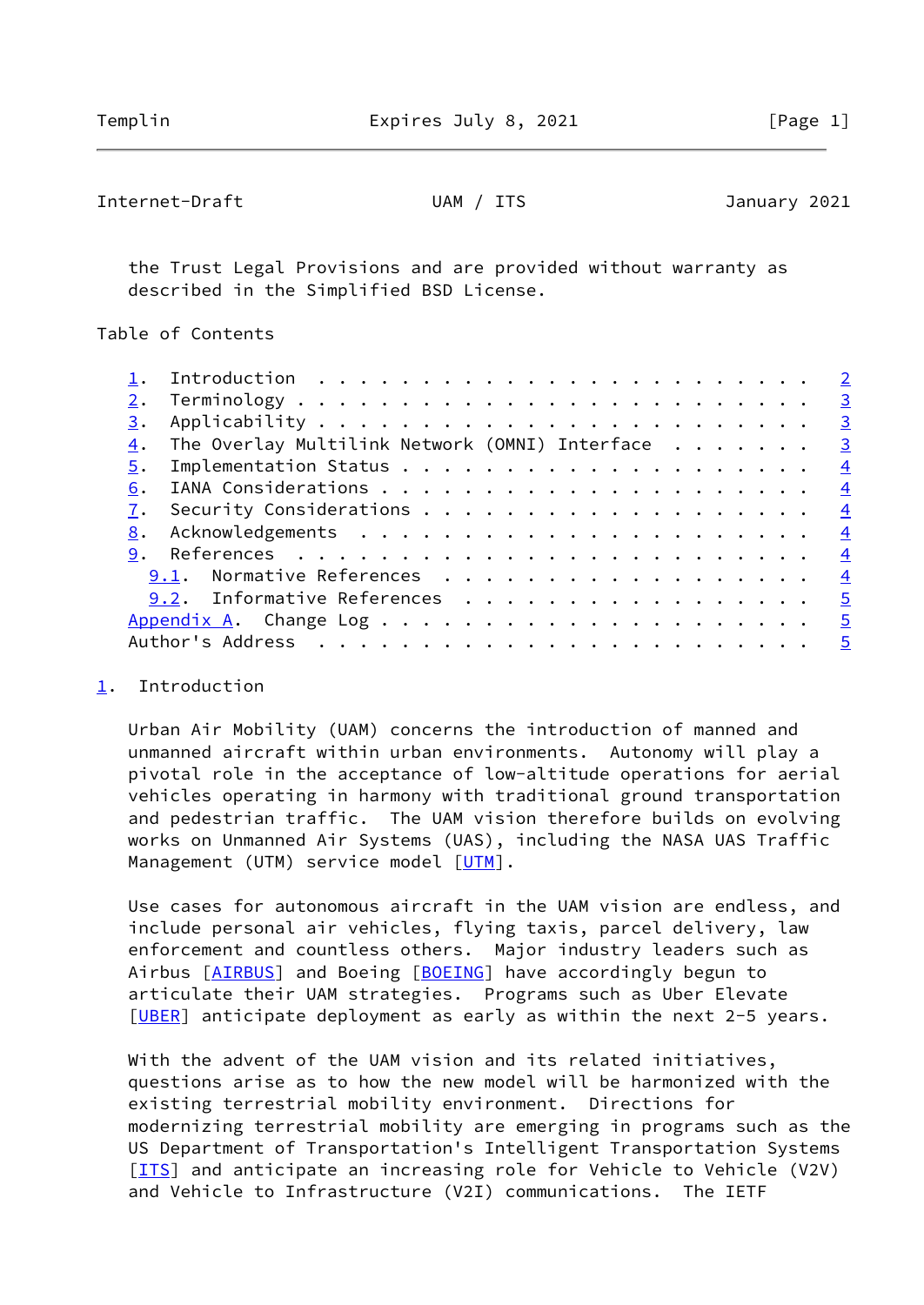recognizes this need and has formed the IP Wireless Access in Vehicular Environments (IPWAVE) working group with charter to produce a document that will specify the mechanisms for transmission of IPv6 datagrams [[RFC8200](https://datatracker.ietf.org/doc/pdf/rfc8200)] over dedicated short-range wireless communications media.

Templin **Expires July 8, 2021** [Page 2]

<span id="page-2-2"></span>Internet-Draft UAM / ITS January 2021

 This document anticipates a need to provide a unified V2V and V2I service for all urban mobility agents, including both terrestrial and airborne. Urban air vehicles will employ Vertical Takeoff And Landing (VTOL) and will operate at altitudes below 400 feet, such that communications range overlap with terrestrial vehicles will be inevitable and commonplace. This work therefore proposes that urban air vehicles also employ a short-range V2V / V2I communications capability using the same types of wireless networking gear used in the terrestrial domain (e.g., DSRC, C-V2X, etc.).

 The urban mobility landscape is evolving from a two dimensional to a three dimensional environment. Vehicles both on the ground and in the air will therefore need to coordinate with one another on a V2V and V2I basis even when supporting communications infrastructure such as cell towers are unavailable or otherwise too congested to support realtime exchanges. The ipwave working group is therefore advised to consider the rapidly emerging and inevitable Urban Air Mobility future.

<span id="page-2-1"></span>[2](#page-2-1). Terminology

 Terms such as Intelligent Transportation Systems (ITS), Urban Air Mobility (UAM), Unmanned Air Systems (UAS), UAS Traffic Management (UTM) and many others apply to the emerging urban mobility landscape. IETF keywords per [[RFC2119](https://datatracker.ietf.org/doc/pdf/rfc2119)][RFC8174] are not applicable within the scope of this document.

<span id="page-2-3"></span>[3](#page-2-3). Applicability

 Urban Air Mobility and Intelligent Transportation System concepts apply within all major urban areas worldwide.

<span id="page-2-0"></span>[4](#page-2-0). The Overlay Multilink Network (OMNI) Interface

 UAM end systems will often have multiple diverse wireless transmission media interfaces (including cellular, SATCOM, short-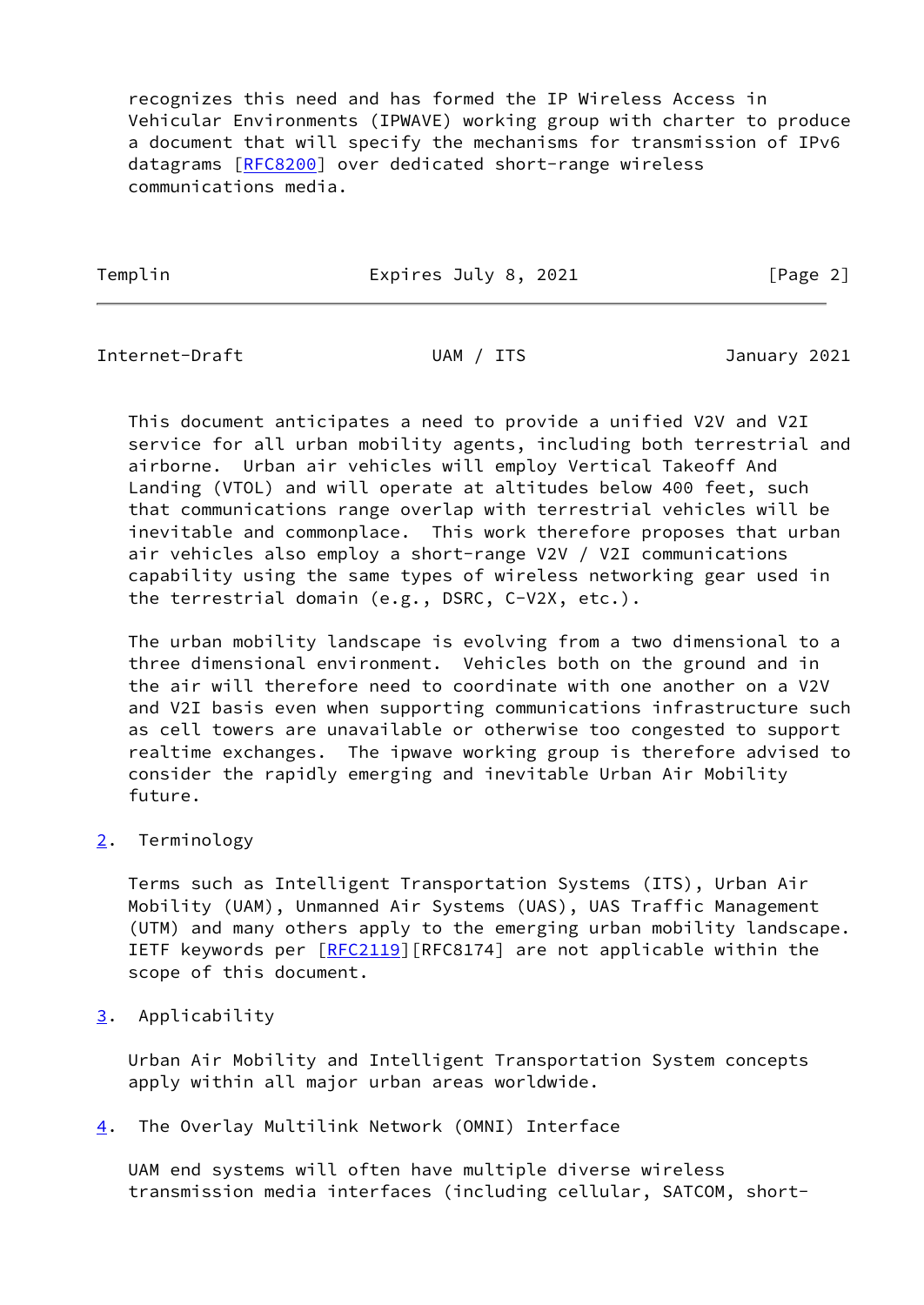range omni-directional, etc.) offered by different data link service providers. In order to provide mobility, multihop and multilink services, UAM end systems can employ an Overlay Multilink Network (OMNI) interface [\[I-D.templin-6man-omni-interface](#page-4-6)] as a Non-Broadcast Multiple Access (NBMA) virtual link connection for V2V/V2I communications over the underlying data links.

 The OMNI interface and link model provide a nexus for multilink, multihop, multicast and mobility coordination using standard IPv6 Neighbor Discovery (ND) messaging [[RFC4861](https://datatracker.ietf.org/doc/pdf/rfc4861)] according to the NBMA principle. The OMNI model therefore supports efficient UAM

| Templin | Expires July 8, 2021 | [Page 3] |
|---------|----------------------|----------|
|         |                      |          |

<span id="page-3-1"></span>Internet-Draft UAM / ITS January 2021

 internetworking services with no need for adjunct mobility messaging, nor modifications to the IPv6 ND messaging services or link model.

<span id="page-3-0"></span>[5](#page-3-0). Implementation Status

Early prototyping and testing are underway.

<span id="page-3-2"></span>[6](#page-3-2). IANA Considerations

This document introduces no IANA considerations.

<span id="page-3-3"></span>[7](#page-3-3). Security Considerations

 Communications networking security is necessary to preserve the confidentiality, integrity and availability necessary for V2V and V2I coordinations.

<span id="page-3-4"></span>[8](#page-3-4). Acknowledgements

 Discussions on the IETF ipwave list (its@ietf.org) helped motivate this document.

 This work is aligned with the NASA Safe Autonomous Systems Operation (SASO) program under NASA contract number NNA16BD84C.

 This work is aligned with the FAA as per the SE2025 contract number DTFAWA-15-D-00030.

This work is aligned with the Boeing Commercial Airplanes (BCA)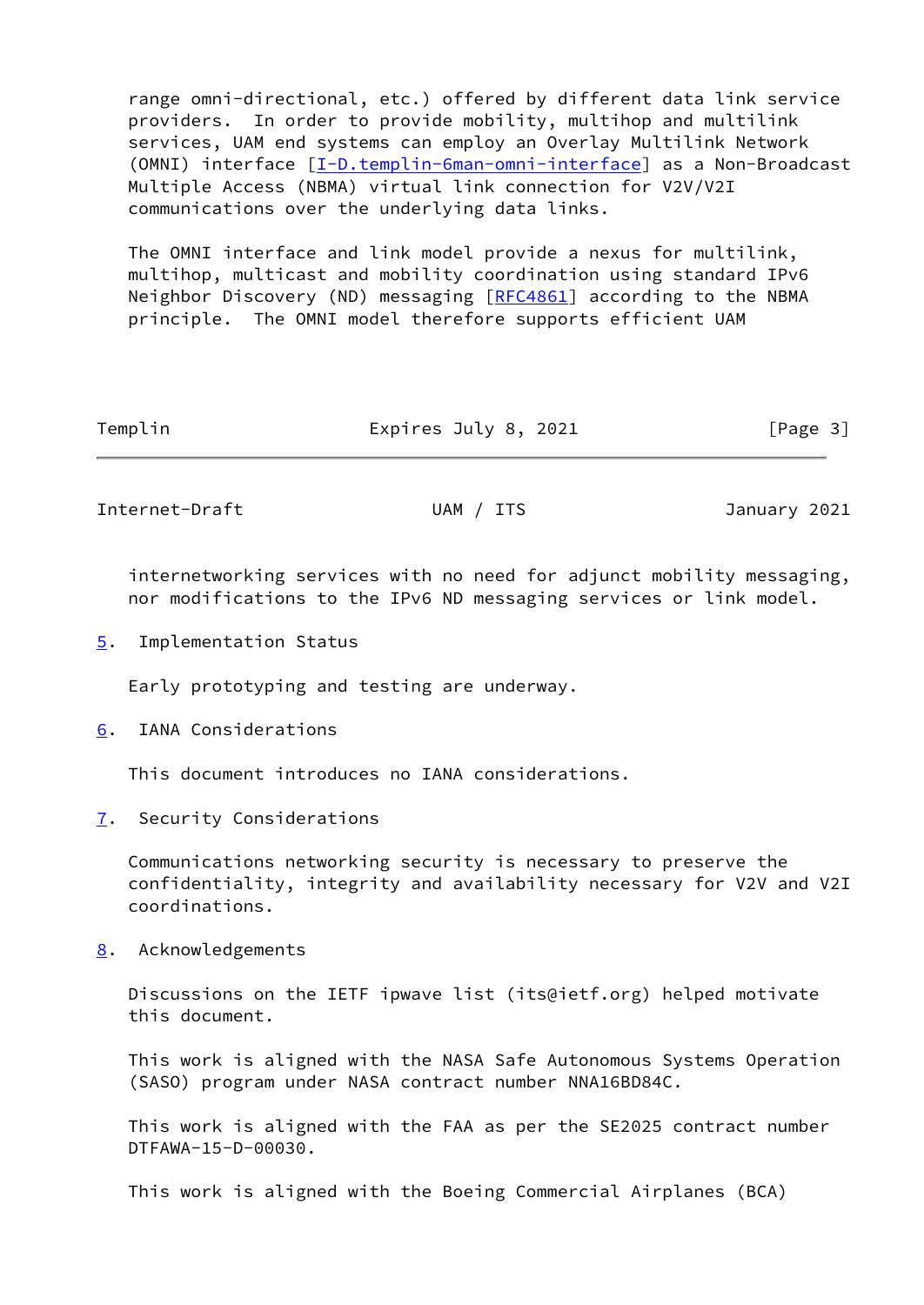Internet of Things (IoT) and autonomy programs.

 This work is aligned with the Boeing Information Technology (BIT) MobileNet program.

- <span id="page-4-0"></span>[9](#page-4-0). References
- <span id="page-4-1"></span>[9.1](#page-4-1). Normative References
	- [I-D.templin-6man-omni-interface]

<span id="page-4-6"></span> Templin, F. and T. Whyman, "Transmission of IP Packets over Overlay Multilink Network (OMNI) Interfaces", [draft](https://datatracker.ietf.org/doc/pdf/draft-templin-6man-omni-interface-68) [templin-6man-omni-interface-68](https://datatracker.ietf.org/doc/pdf/draft-templin-6man-omni-interface-68) (work in progress), January 2021.

 [RFC2119] Bradner, S., "Key words for use in RFCs to Indicate Requirement Levels", [BCP 14](https://datatracker.ietf.org/doc/pdf/bcp14), [RFC 2119](https://datatracker.ietf.org/doc/pdf/rfc2119), DOI 10.17487/RFC2119, March 1997, <[https://www.rfc-editor.org/info/rfc2119>](https://www.rfc-editor.org/info/rfc2119).

| Templin | Expires July 8, 2021 | [Page 4] |
|---------|----------------------|----------|
|         |                      |          |

<span id="page-4-3"></span>Internet-Draft UAM / ITS January 2021

- [RFC4861] Narten, T., Nordmark, E., Simpson, W., and H. Soliman, "Neighbor Discovery for IP version 6 (IPv6)", [RFC 4861](https://datatracker.ietf.org/doc/pdf/rfc4861), DOI 10.17487/RFC4861, September 2007, <[https://www.rfc-editor.org/info/rfc4861>](https://www.rfc-editor.org/info/rfc4861).
- [RFC8174] Leiba, B., "Ambiguity of Uppercase vs Lowercase in [RFC](https://datatracker.ietf.org/doc/pdf/rfc2119) [2119](https://datatracker.ietf.org/doc/pdf/rfc2119) Key Words", [BCP 14](https://datatracker.ietf.org/doc/pdf/bcp14), [RFC 8174,](https://datatracker.ietf.org/doc/pdf/rfc8174) DOI 10.17487/RFC8174. May 2017, [<https://www.rfc-editor.org/info/rfc8174](https://www.rfc-editor.org/info/rfc8174)>.
- [RFC8200] Deering, S. and R. Hinden, "Internet Protocol, Version 6 (IPv6) Specification", STD 86, [RFC 8200](https://datatracker.ietf.org/doc/pdf/rfc8200), DOI 10.17487/RFC8200, July 2017, <[https://www.rfc-editor.org/info/rfc8200>](https://www.rfc-editor.org/info/rfc8200).

<span id="page-4-2"></span>[9.2](#page-4-2). Informative References

- <span id="page-4-4"></span> [AIRBUS] "https://www.airbus.com/innovation/Urban-air-mobility-the sky-is-yours.html", November 2018.
- <span id="page-4-5"></span> [BOEING] "http://www.boeing.com/NeXt/common/docs/ Boeing\_Future\_of\_Mobility\_White%20Paper.pdf", March 2019.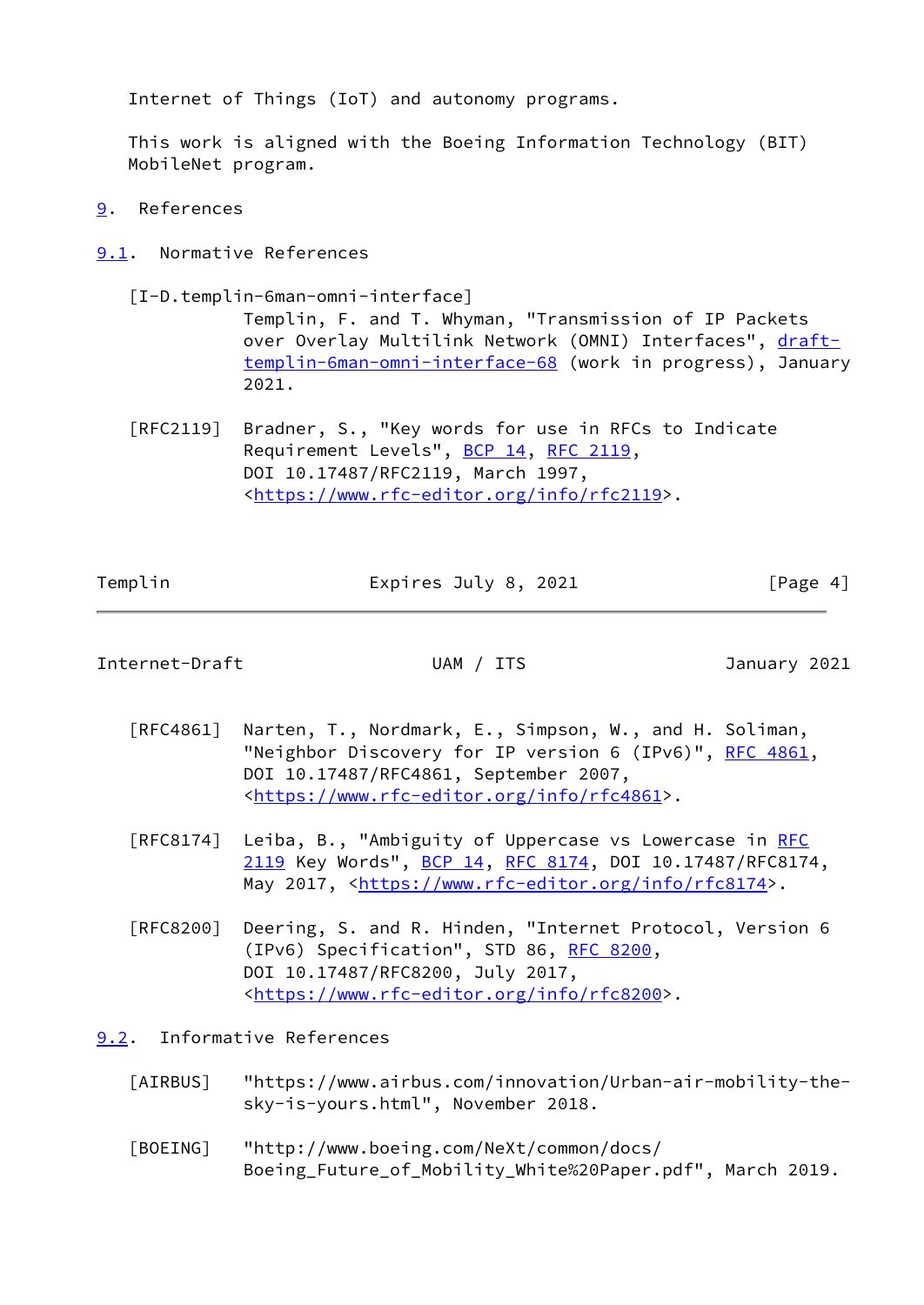<span id="page-5-3"></span>[ITS] "https://www.its.dot.gov/", November 2018.

<span id="page-5-2"></span>[UBER] "https://www.uber.com/us/en/elevate/", November 2018.

<span id="page-5-1"></span>[UTM] "https://utm.arc.nasa.gov/index.shtml", March 2019.

<span id="page-5-0"></span>[Appendix A.](#page-5-0) Change Log

<< RFC Editor - remove prior to publication >>

Changes from -01 to -02:

o Included OMNI interface

o Version and reference update

Changes from -00 to -01:

o Version and reference update

Author's Address

## Templin **Expires July 8, 2021** [Page 5]

Internet-Draft UAM / ITS January 2021

 Fred L. Templin (editor) Boeing Research & Technology P.O. Box 3707 Seattle, WA 98124 USA

Email: fltemplin@acm.org